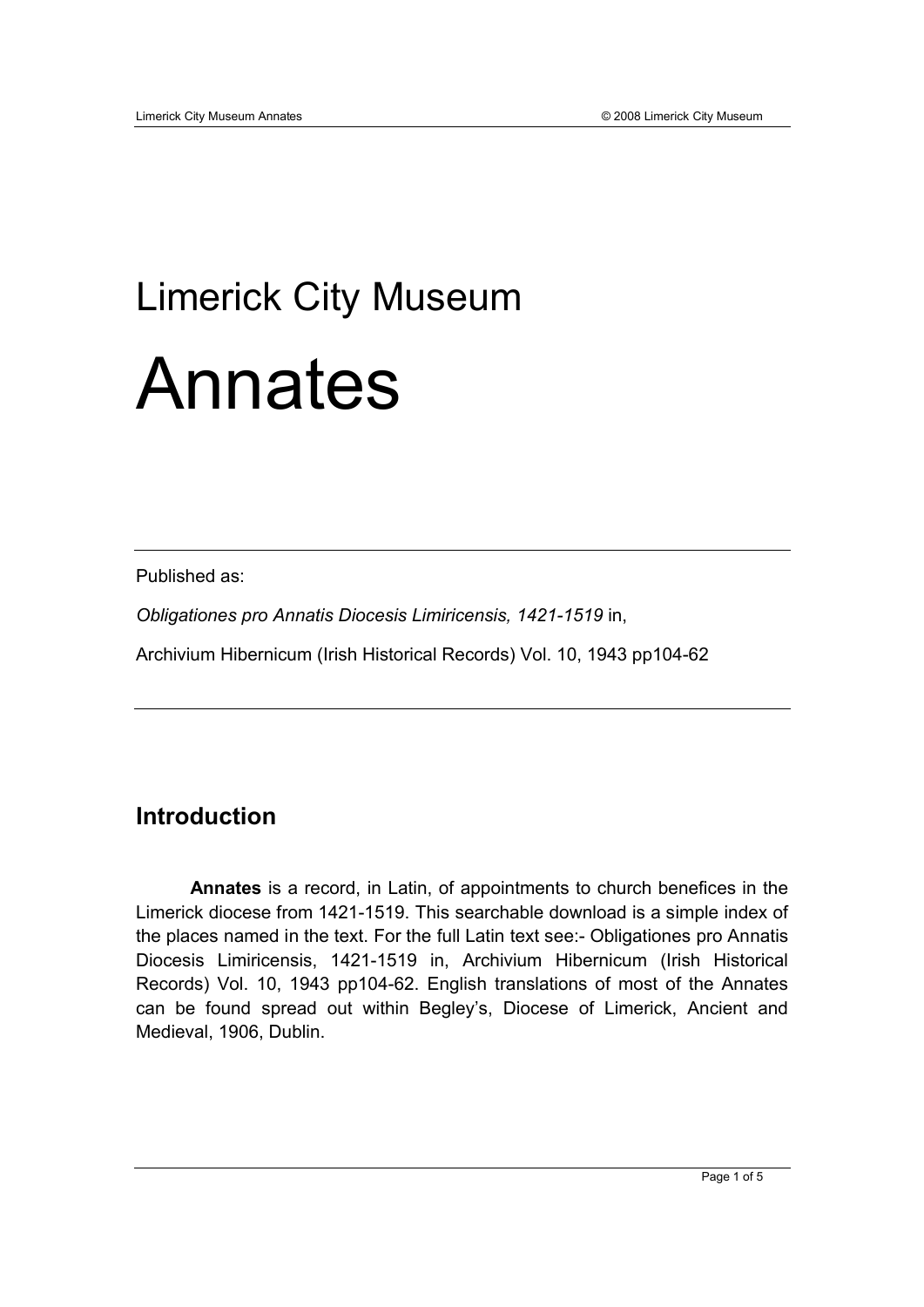## **Index**

↓ besides a date signifies all down to the next date are the same.

- 1) Corcomohide 1421↓
- 2) Precentor of Limerick
- 3) Tullabrackey
- 4) Chancellor of Limerick
- 5) Handeys/ Atheneasy
- 6) Atheneasy
- 7) Corcomohide 1425
- 8) Shanagolden (singland) 1426
- 9) Precentor of Limerick 1427⊥
- 10)Archdeacon of L

11)Kilmoylan

- 12)Kilcornan alias Claneagga and chapel of Mornane
- 13)St Munchins
- 14)Tullabrackey
- 15)Ballygaddy, Dysertengus1428↓
- 16)Rathronan
- 17)Rathronan
- 18) Kilmoylan
- 19)Askeaton
- 20)St Mary's House Limerick 1429↓
- 21)Rathronan, St Catherine O'Connell
- 22)Glenogra
- 23)Canon of L and prebend of Croagh 1430
- 24)Rectory of Croom 1431↓
- 25)Kilmurry?
- 26)Precentor of L
- 27)Rectory of Croom 1432↓
- 28)Prebend of Dysertengus
- 29)Precentor of L
- 30)Chancellor L 1439
- 31)Rectory of Effin 1441↓
- 32)Archdeacon of L
- 33)Rectory of Croom
- 34)Canon of L and rectory of Killeedy
- 35)Vicar of Killeedy 1443
- 36)Monasternenagh 1446↓
- 37)Vicar of Garth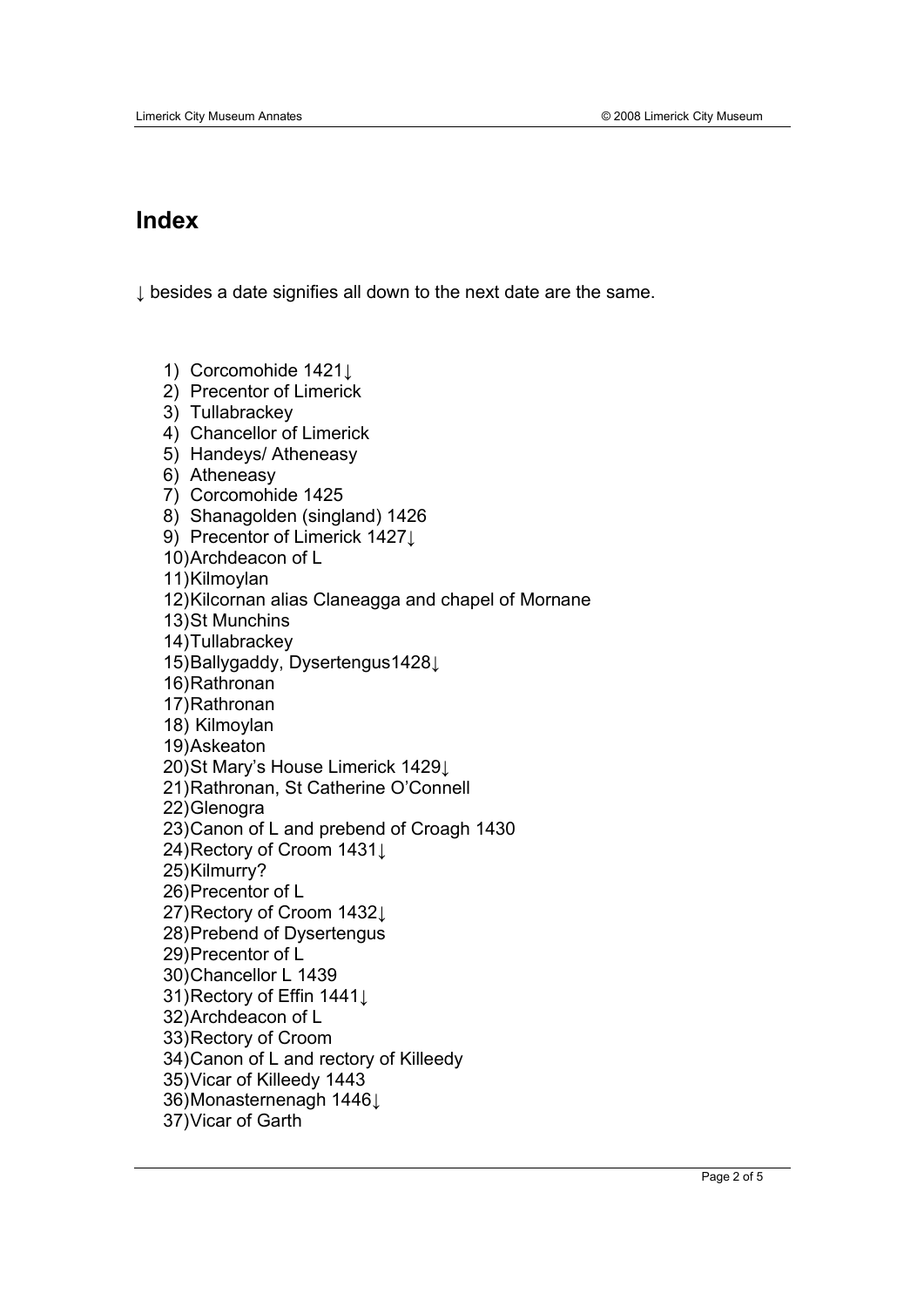38)Shanagolden/ Singland 39)Church of Scattery 40)Treasurer of L 41)Donaghmore 1462↓ 42)Prior of Rathkeale 43)Archdeacon of L 1463↓ 44)Arch of L 45)Archdeacon of L 1464↓ 46)Tampolmonin St. Munchins? 47)Canonry of L and prbend of St Martin 48)Vicar of Killeely 49)Canon of L and prebend of Ardcanny 50)Canon of L and preb of St Munchins 1466 51)B. of L 1469 52)St Mary's House L 1470↓ 53)St Mary's Ho, L 54)Precentor of L 55)Canon of L and preb of Tullabrackey 56)Rector of Moteanach, church of Rathcahill/ Monagea 1471↓ 57)Corcomohide 58)Archdeacon of L 59)Deacon of L 1473 60)St Mary's Ho 1474↓ 61)61 canon and treasurer of L 62)Presbyter of L 63)Vicar of Kilkeedy 64)Vicar of Shanagolden 65)Rectory of Derrygalvin 66)Vicar of Killeely 67)Rector of St Trinity of Dromin 68)Vicar of Kilmoylan 69)Churches of Athlacca and Dromin 1485↓ 70)St Marys House 71)Rectory of Ballingaddy 72)Vicar of Clonagh 1486↓ 73)St James Triniitarian Church Adare 74)Chancellor of Lim 75)Canonry and prebend of St Munchin's 76)Treasurer of L 77)Canonry of L and prebend of Donaghmore 1478↓ 78)Treasurer of L 79)Vicar of Kilmallock 80)Deacon of L 1479』 81)Rector of Mathemath (Mahoonagh),Rathkeale al monachagahy 82)Vicar of Kilscannell, St Mary's Rathkeale 83)Vicar of Sts peter and paul Kilmallock 1480↓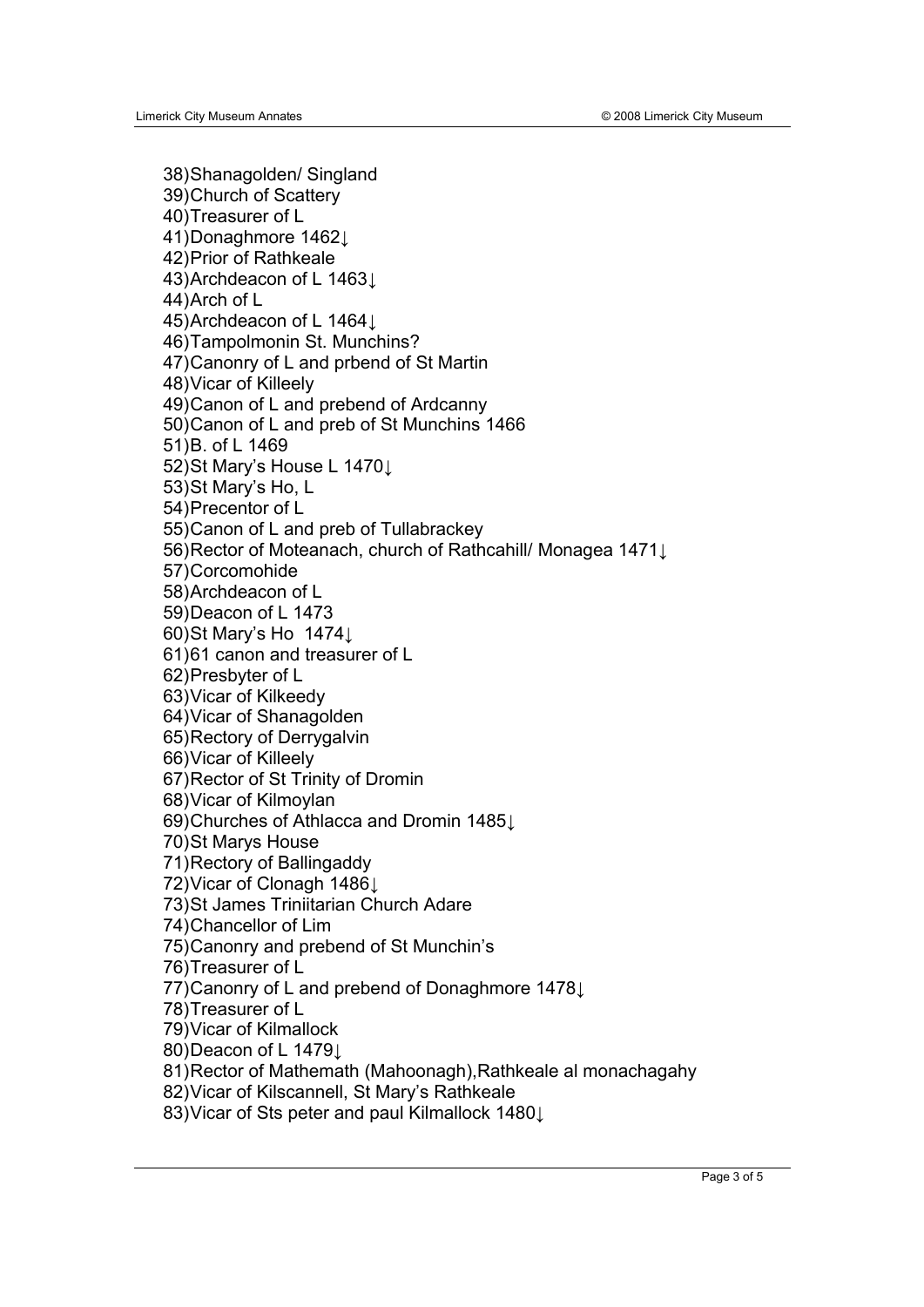84)Canon and prebend of L 85)Can on of L and preb of Killeedy 86)Ditto 87)Canon and preb of Killeely 88)Vicar Robertstown, Shanagolden 89)Church of Mungret 1483↓ 90)Archdeacon of L 91) St James Adare 1484⊥ 92)Rectory of Dromin Oglizin 93)Vicar of Fedamore 94)Canonry and preb of St Munchins 1485 95)St Marys Ho 1486↓ 96)Ditto 97)Precentor of L 98) Vicar of St Peter and Paul Kilmallock 1487↓ 99)Vicar of Killeely 100) Vicar of Adare 101) St Marys Ho 102) Archdeacon of L rectory of Croom1488↓ 103) Deacon of L 104) Vicar of Ballingarry 105) Priory of Rathkeale 1489↓ 106) Precentor of L 107) Ditto 108) Vicars of Gar and Kilscannell 1492↓ 109) Chancellor of L 110) Ditto 111) Corcomohide and Cloncrew 1494↓ 112) Canon of L and preb of Tullabrackey 113) Ditto 114) Killeely Kilfintinan 115) St James hospital Adare 1497 116) Killeedy 1499 117) Priory rathkeale 1500↓ 118) Vicar of Kilsscannell 119) Archdeacon of L 1501↓ 120) Vicarages of Kilbradan and Kilmoylan 121) Killeedy and Killagholehane 1502 122) Prior of Rathkeale 1503 123) Cloynecomartha, Ballynehehyn alias Connothia 124) Priory of Rathkeale 125) Vicar of Killeedy 1505 126) Alto angelorum (Scattery) 127) Bruree and Clohynarwltey 128) Dysertengus 129) Dean of L